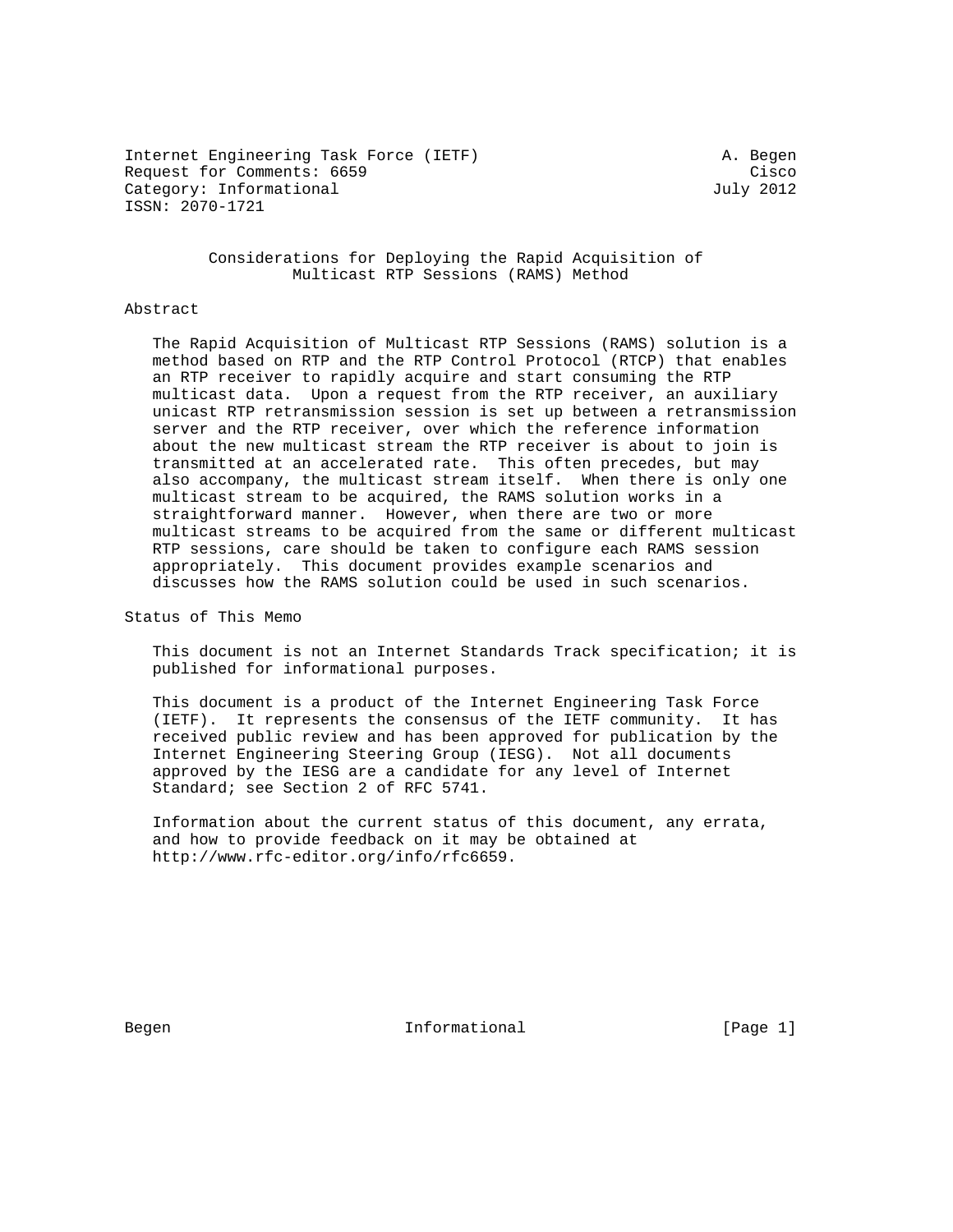#### Copyright Notice

 Copyright (c) 2012 IETF Trust and the persons identified as the document authors. All rights reserved.

 This document is subject to BCP 78 and the IETF Trust's Legal Provisions Relating to IETF Documents (http://trustee.ietf.org/license-info) in effect on the date of publication of this document. Please review these documents carefully, as they describe your rights and restrictions with respect to this document. Code Components extracted from this document must include Simplified BSD License text as described in Section 4.e of the Trust Legal Provisions and are provided without warranty as described in the Simplified BSD License.

### Table of Contents

| $\mathcal{E}$ |                                                |
|---------------|------------------------------------------------|
|               | 3.1. Scenario #1: Two Multicast Groups 4       |
|               | $3.2.$ Scenario #2: One Multicast Group 5      |
|               |                                                |
|               |                                                |
|               | 4. Feedback Target and SSRC Signaling Issues 7 |
|               |                                                |
|               |                                                |
|               |                                                |
|               |                                                |
| б.            |                                                |
|               |                                                |
|               |                                                |
|               |                                                |
|               |                                                |

#### 1. Introduction

 The Rapid Acquisition of Multicast RTP Sessions (RAMS) solution is a method based on RTP and the RTP Control Protocol (RTCP) that enables an RTP receiver to rapidly acquire and start consuming the RTP multicast data. Through an auxiliary unicast RTP retransmission session [RFC4588], the RTP receiver receives reference information about the new multicast stream it is about to join. This often precedes, but may also accompany, the multicast stream itself. The RAMS solution is documented in detail in [RFC6285].

Begen and Informational and Informational (Page 2)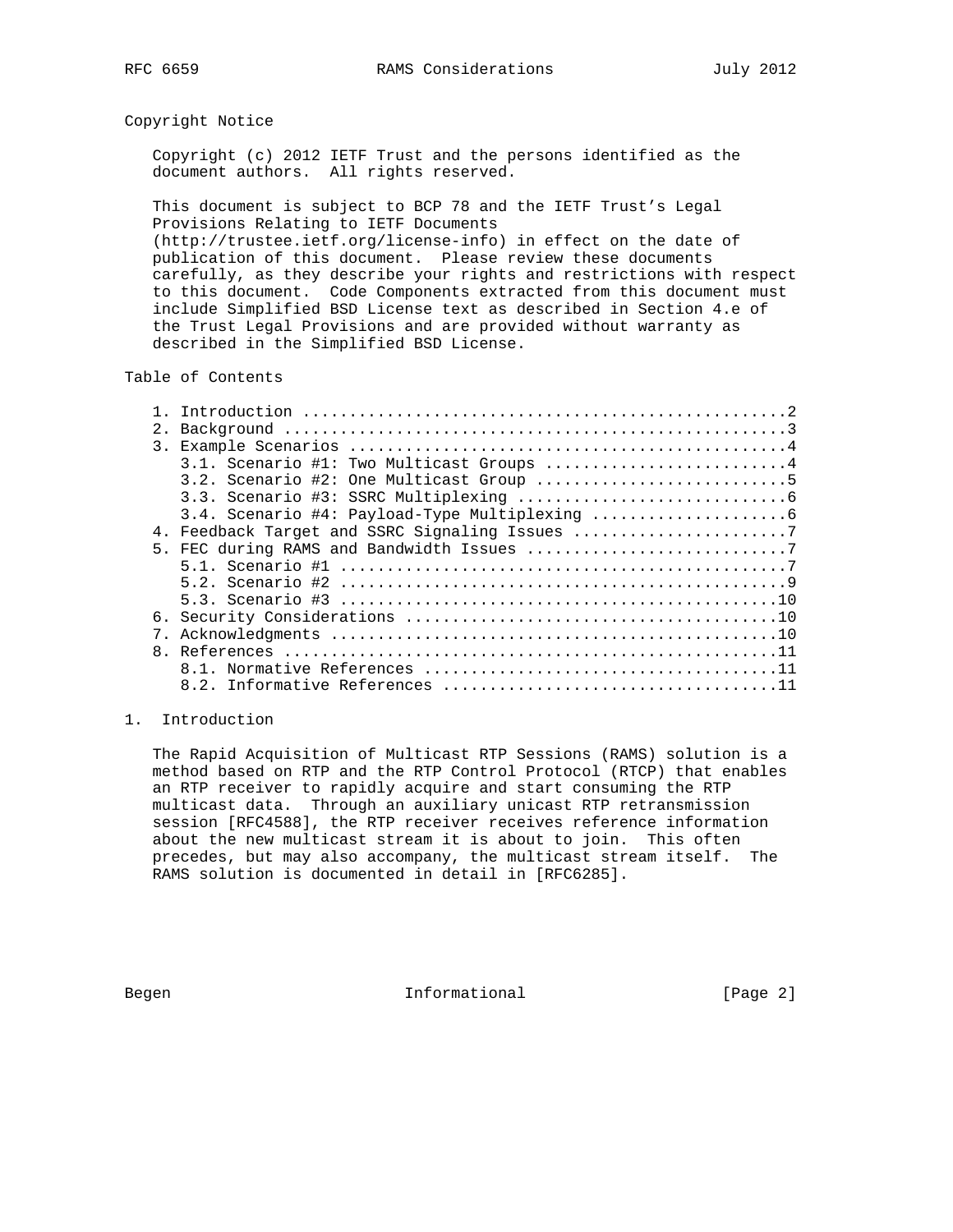The RAMS specification [RFC6285] has provisions for concurrently acquiring multiple streams inside a multicast RTP session. However, the RAMS specification does not discuss scenarios where an RTP receiver makes use of the RAMS method to rapidly acquire multiple and associated multicast streams in parallel, or where different RTP sessions are part of the same Source-Specific Multicast (SSM) session. The example presented in Section 8.3 of [RFC6285] addresses only the simple case of an RTP receiver rapidly acquiring only one multicast stream to explain the protocol details.

 There are certain deployment models where a multicast RTP session might have two or more multicast streams associated with it. There are also cases where an RTP receiver might be interested in acquiring one or more multicast streams from several multicast RTP sessions. Close coordination is required for multiple RAMS sessions simultaneously started by an RTP server, where each session is initiated with an individual RAMS Request message to a different feedback target. In this document, we present scenarios from real life deployments and discuss how the RAMS solution could be used in such scenarios.

#### 2. Background

 In the following discussion, we assume that there are two RTP streams (1 and 2) that are in some manner associated with each other. These could be audio and video elementary streams for the same TV channel, or they could be an MPEG2 Transport Stream (that has audio and video multiplexed together) and its Forward Error Correction (FEC) stream.

 An SSM session is defined by its (distribution) source address and (destination) multicast group, and there can be only one feedback target per SSM session [RFC5760]. So, if the RTP streams are distributed by different sources or over different multicast groups, they are considered different SSM sessions. While different SSM sessions can normally share the same feedback target address and/or port, RAMS requires each unique feedback target (i.e., the combination of address and port) to be associated with at most one RTP session (See Section 6.2 of [RFC6285]).

 Two or more multicast RTP streams can be transmitted in the same RTP session (e.g., in a single UDP flow). This is called Synchronization Source (SSRC) multiplexing. In this case, (de)multiplexing is done at the SSRC level. Alternatively, the multicast RTP streams can be transmitted in different RTP sessions (e.g., in different UDP flows), which is called session multiplexing. In practice, there are different deployment models for each multiplexing scheme.

Begen and Informational and Informational (Page 3)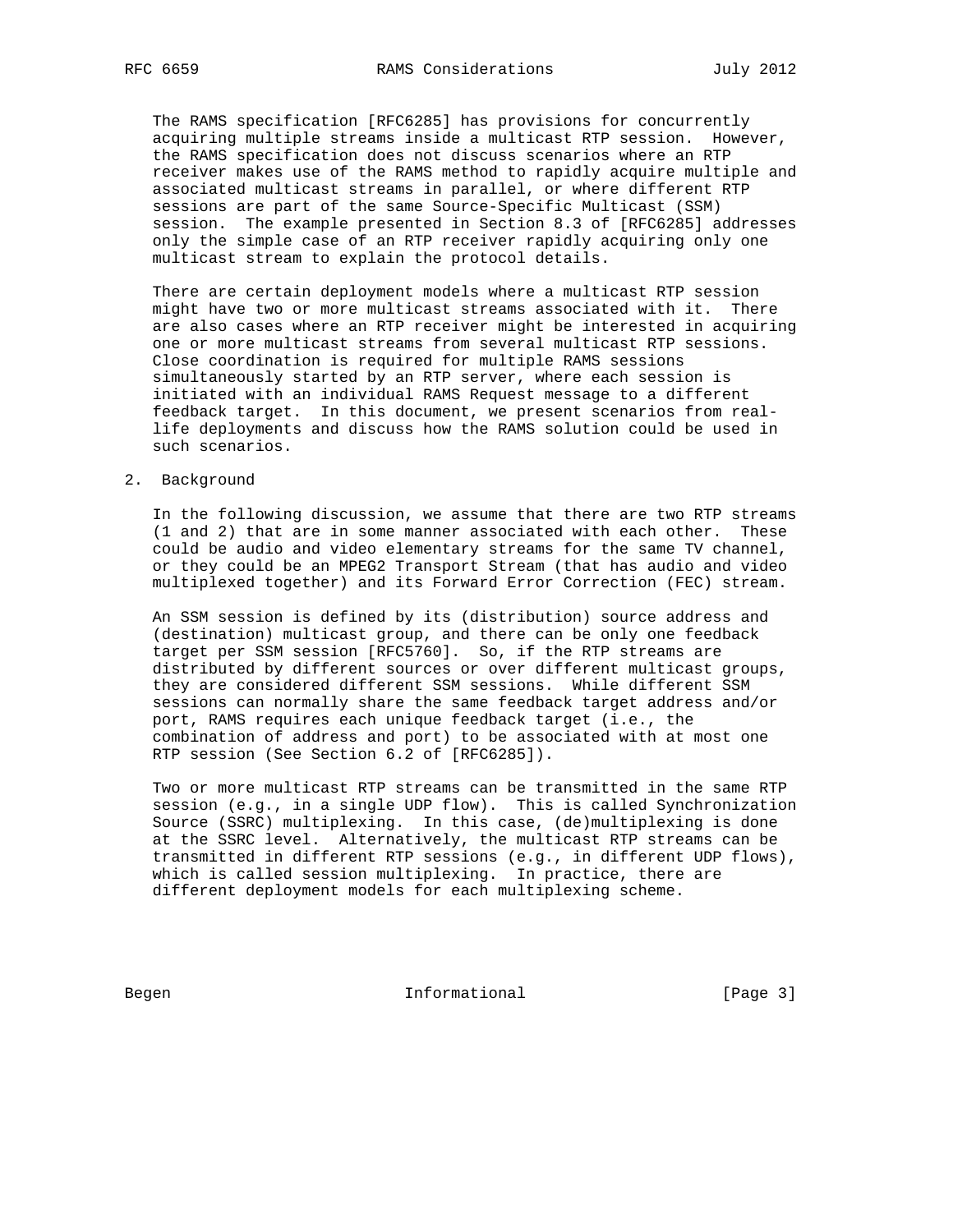Generally, to avoid complications in RTCP reports, it is suggested that two different media streams with different clock rates use different SSRCs or be carried in different RTP sessions. Some of the fields in RAMS messages might depend on the clock rate. Thus, in a single RTP session, RTP streams carrying payloads with different clock rates need to have different SSRCs. Since RTP streams with different SSRCs do not share the sequence numbering, each stream needs to be acquired individually.

 In the remaining sections, only the relevant portions of the Session Description Protocol (SDP) descriptions [RFC4566] will be provided. For an example of a full SDP description, refer to Section 8.3 of [RFC6285].

- 3. Example Scenarios
- 3.1. Scenario #1: Two Multicast Groups

 This is the scenario for session multiplexing where RTP streams 1 and 2 are transmitted over different multicast groups. A practical use case is where the first and second SSM sessions carry the primary video stream and its associated FEC stream, respectively.

 An individual RAMS session is run for each of the RTP streams that require rapid acquisition. Each requires a separate RAMS Request message to be sent. These RAMS sessions can be run in parallel. If they are, the RTP receiver needs to pay attention to using the shared bandwidth appropriately among the two unicast bursts. As explained earlier, there has to be a different feedback target for these two SSM sessions.

 $v=0$  o=ali 1122334455 1122334466 IN IP4 rams.example.com s=RAMS Scenarios  $t=0$  0 a=group:FEC-FR Channel1\_Video Channel1\_FEC m=video 40000 RTP/AVPF 96 c=IN IP4 233.252.0.1/127 a=source-filter:incl IN IP4 233.252.0.1 198.51.100.1 a=rtcp:41000 IN IP4 192.0.2.1 a=ssrc:1 cname:ch1\_video@example.com a=mid:Channel1\_Video m=application 40000 RTP/AVPF 97 c=IN IP4 233.252.0.2/127 a=source-filter:incl IN IP4 233.252.0.2 198.51.100.1 a=rtcp:42000 IN IP4 192.0.2.1 a=ssrc:2 cname:ch1\_fec@example.com a=mid:Channel1\_FEC

Begen and Informational and Informational (Page 4)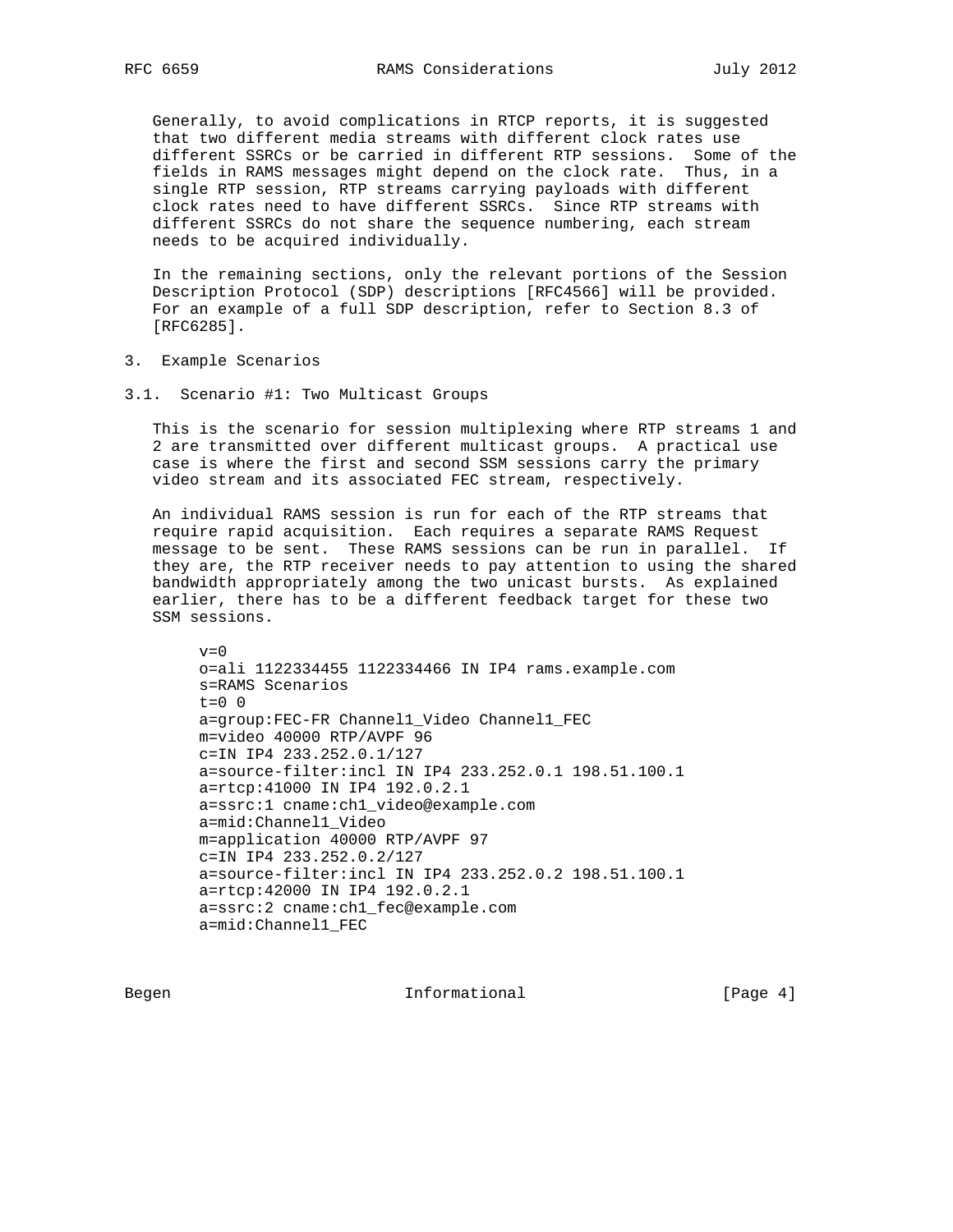Note that the multicast destination ports in the above SDP do not matter, and they could be the same or different. The "FEC-FR" grouping semantics are defined in [RFC5956].

3.2. Scenario #2: One Multicast Group

 Here, RTP streams 1 and 2 are transmitted over the same multicast group with different destination ports. A practical use case is where the SSM session carries the primary video and audio streams, each destined to a different port.

 The RAMS Request message sent by an RTP receiver to the feedback target could indicate the desire to acquire all or a subset or one of the available RTP streams. Thus, both the primary video and audio streams can be acquired rapidly in parallel. Or, the RTP receiver can acquire only the primary video or audio stream, if desired, by indicating the specific SSRC in the request. Compared to the previous scenario, the only difference is that in this case the join times for both streams need to be coordinated as they are delivered in the same multicast session.

 $v=0$  o=ali 1122334455 1122334466 IN IP4 rams.example.com s=RAMS Scenarios  $t=0$  0 m=video 40000 RTP/AVPF 96 c=IN IP4 233.252.0.1/127 a=source-filter:incl IN IP4 233.252.0.1 198.51.100.1 a=rtcp:41000 IN IP4 192.0.2.1 a=ssrc:1 cname:ch1\_video@example.com a=mid:Channel1\_Video m=audio 40001 RTP/AVPF 97 c=IN IP4 233.252.0.1/127 a=source-filter:incl IN IP4 233.252.0.1 198.51.100.1 a=rtcp:41000 IN IP4 192.0.2.1 a=ssrc:2 cname:ch1\_audio@example.com a=mid:Channel1\_Audio

 Note that the destination ports in "m" lines need to be distinct per [RFC5888].

 If RTP streams 1 and 2 share the same distribution source, then there is only one SSM session, which means that there can be only one feedback target (as shown in the SDP description above). This requires RTP streams 1 and 2 to have their own unique SSRC values (also as shown in the SDP description above). If RTP streams 1 and 2 do not share the same distribution source, meaning that their

Begen **Informational Informational** [Page 5]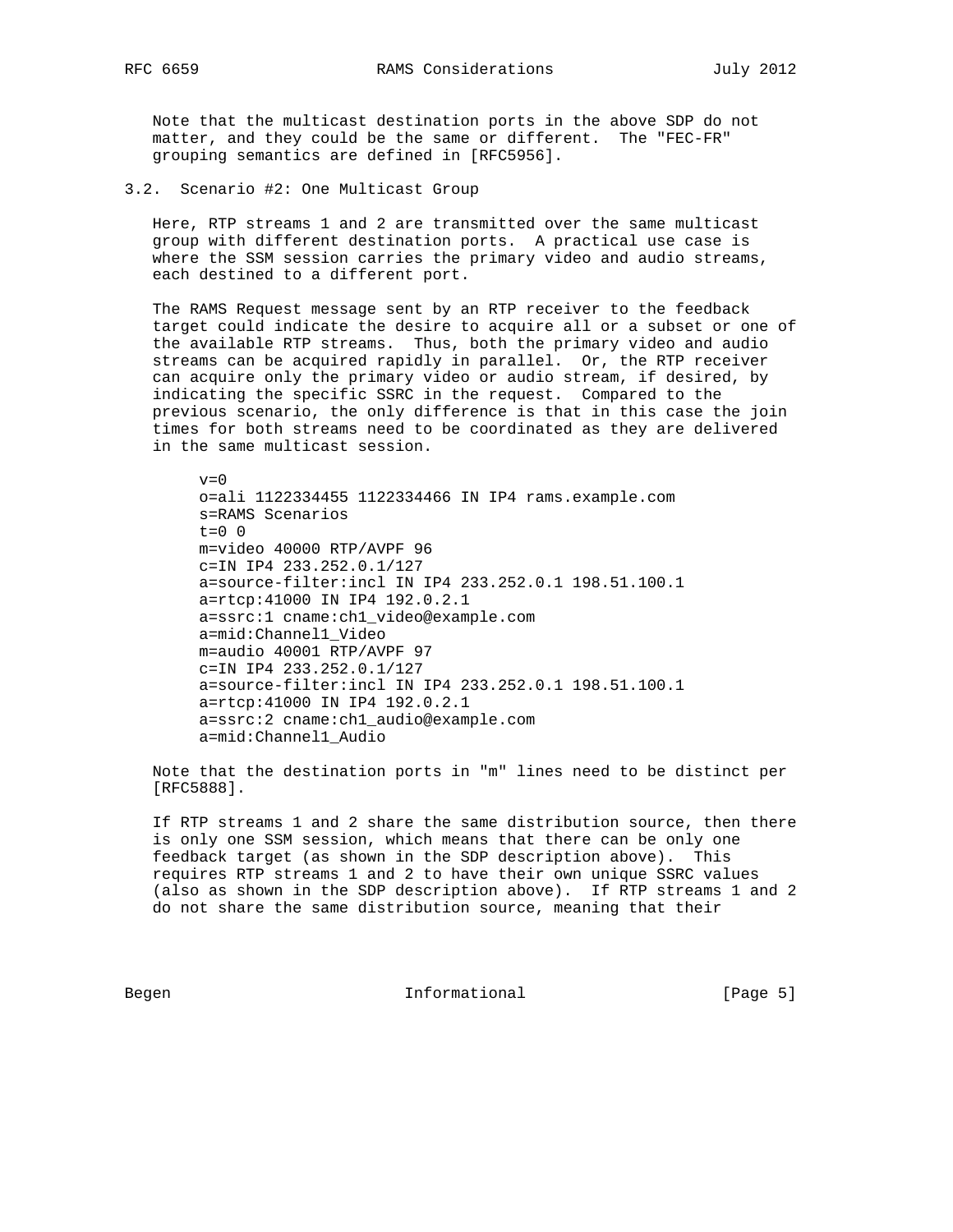respective SSM sessions can use different feedback target transport addresses, then their SSRC values do not have to be different from each other.

3.3. Scenario #3: SSRC Multiplexing

 This is the scenario for SSRC multiplexing where both RTP streams are transmitted over the same multicast group to the same destination port. This is a less practical scenario, but it could be used where the SSM session carries both the primary video and audio stream, destined to the same port.

 Similar to scenario #2, both the primary video and audio streams can be acquired rapidly in parallel. Or, the RTP receiver can acquire only the primary video or audio stream, if desired, by indicating the specific SSRC in the request. In this case, there is only one distribution source and the destination multicast address is shared. Thus, there is always one SSM session and one feedback target.

 $v=0$  o=ali 1122334455 1122334466 IN IP4 rams.example.com s=RAMS Scenarios  $t=0$  0 m=video 40000 RTP/AVPF 96 97 c=IN IP4 233.252.0.1/127 a=source-filter:incl IN IP4 233.252.0.1 198.51.100.1 a=rtcp:41000 IN IP4 192.0.2.1 a=ssrc:1 cname:ch1\_video@example.com a=ssrc:2 cname:ch1\_audio@example.com a=mid:Channel1

3.4. Scenario #4: Payload-Type Multiplexing

This is the scenario for payload-type multiplexing.

 In this case, instead of two, there is only one RTP stream (and one RTP session) carrying both payload types (e.g., media payload and its FEC data). While this scheme is permissible per [RFC3550], it has several drawbacks. For example, RTP packets carrying different payload formats will share the same sequence numbering space, and the RAMS operations will not be able to be applied based on the payload type. For other drawbacks and details, see Section 5.2 of [RFC3550].

Begen and Informational and Informational (Page 6)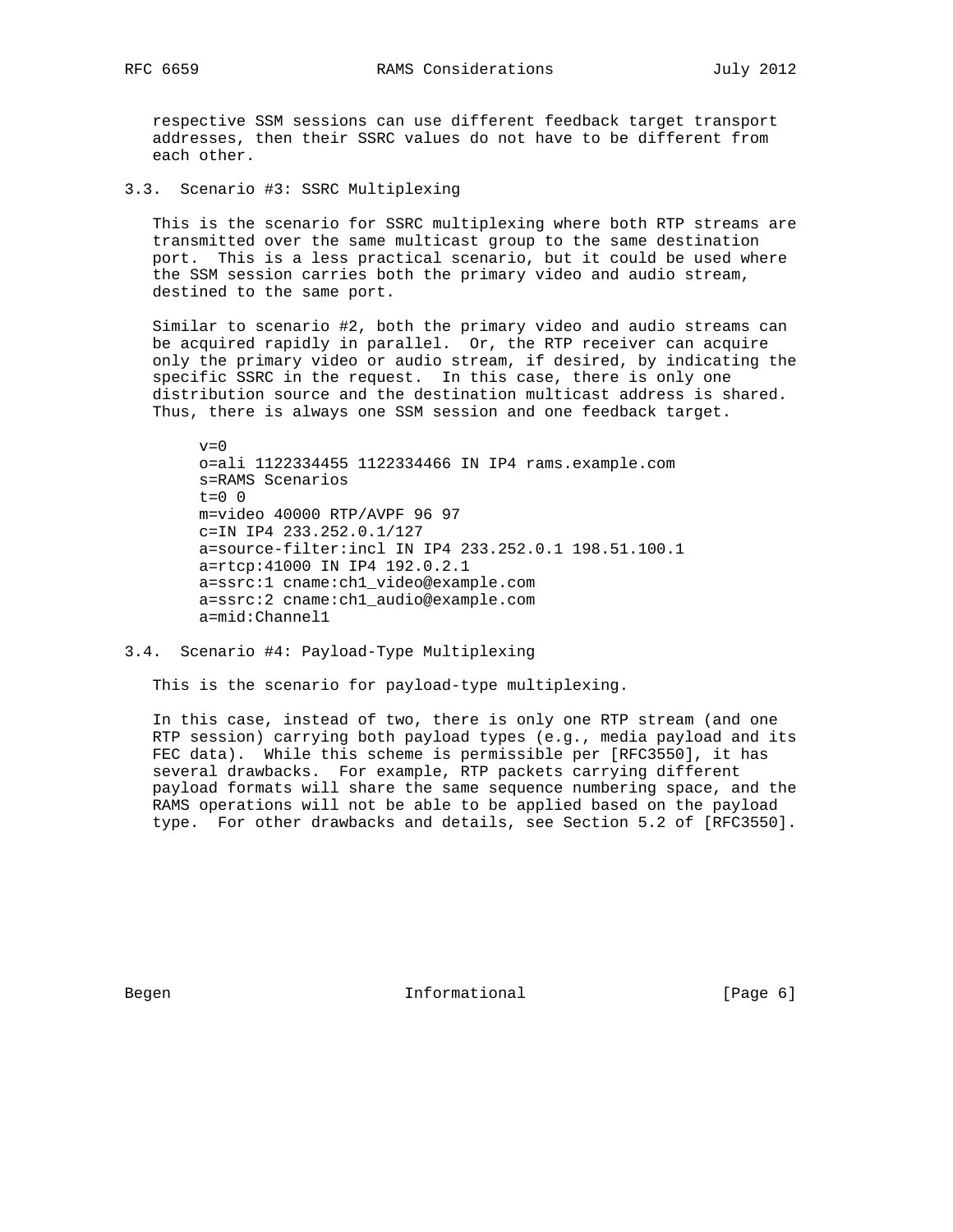#### 4. Feedback Target and SSRC Signaling Issues

 The RAMS protocol uses the common packet format from [RFC4585], which has a field to signal the media sender SSRC. The SSRCs for the RTP streams can be signaled out-of-band in the SDP or could be learned from the RTP packets once the transmission starts. In RAMS, the latter cannot be used.

 Signaling the media sender SSRC value helps the feedback target correctly identify the RTP stream to be acquired. If a feedback target is serving multiple SSM sessions on a particular port, all the RTP streams in these SSM sessions are supposed to have a unique SSRC value. However, this is not an easy requirement to satisfy. Thus, the RAMS specification forbids having more than one RTP session associated with a specific feedback target on a specific port.

5. FEC during RAMS and Bandwidth Issues

 Suppose that RTP stream 1 denotes the primary video stream that has a bitrate of 10 Mbps and RTP stream 2 denotes the associated FEC stream that has a bitrate of 1 Mbps. Also assume that the RTP receiver knows that it can receive data at a maximum bitrate of 22 Mbps. SDP can specify the bitrate ("b=" line in kbps) of each media session (per "m" line).

 Note that RAMS can potentially congest the network temporarily. Refer to [RFC6285] for a detailed discussion.

5.1. Scenario #1

 This is the scenario for session multiplexing where RTP streams 1 and 2 are transmitted over different multicast groups.

 This is the preferred deployment model for FEC [RFC6363]. Having FEC in a different multicast group provides two flexibility points: RTP receivers that are not FEC capable can receive the primary video stream without FEC, and RTP receivers that are FEC capable can decide to not receive FEC during the rapid acquisition (but still start receiving the FEC stream after the acquisition of the primary video stream has been completed).

Begen and Informational Theorem Informational (Page 7)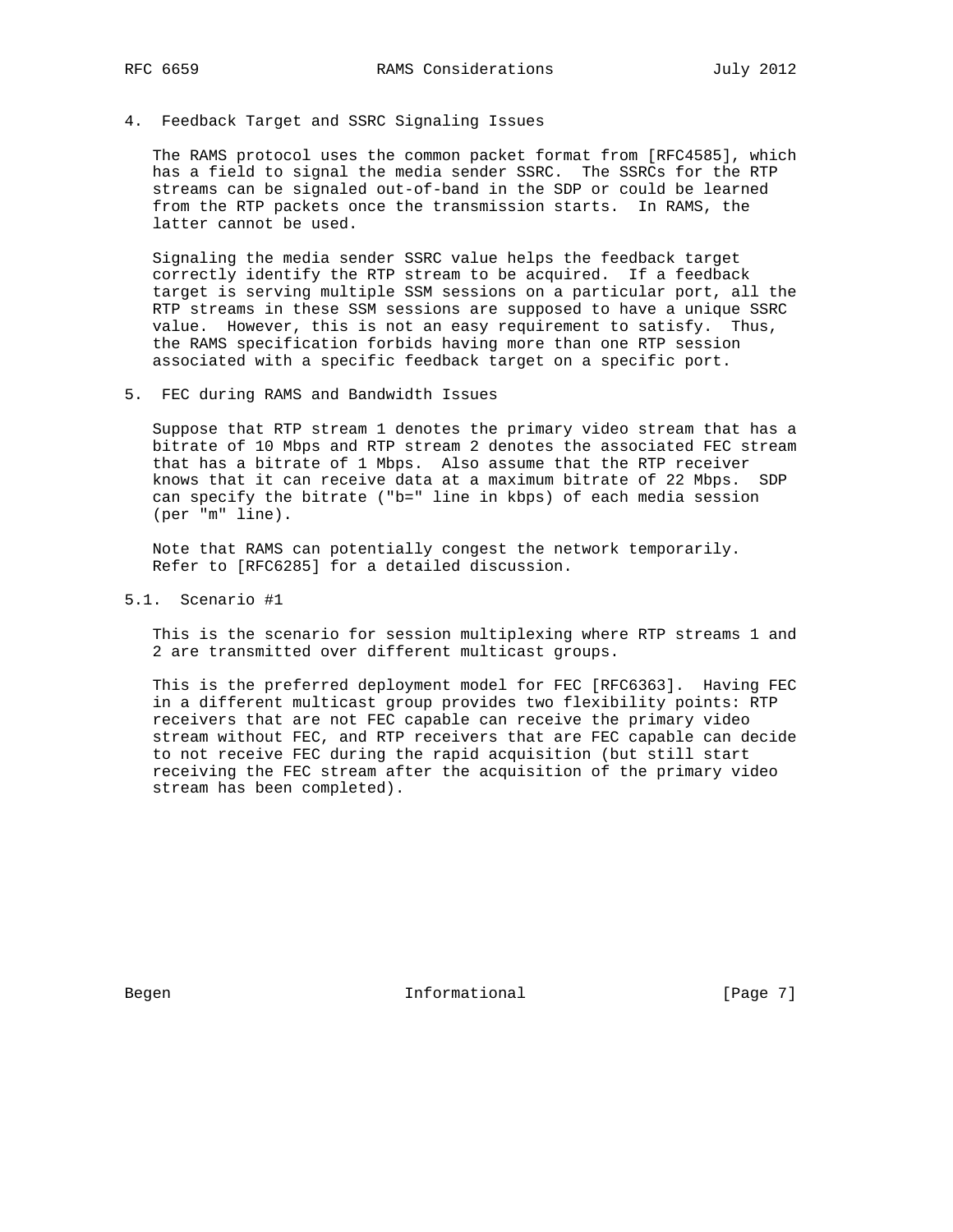$v=0$  o=ali 1122334455 1122334466 IN IP4 rams.example.com s=RAMS Scenarios  $t=0$  0 a=group:FEC-FR Channel1\_Video Channel1\_FEC m=video 40000 RTP/AVPF 96 c=IN IP4 233.252.0.1/127 a=source-filter:incl IN IP4 233.252.0.1 198.51.100.1 a=rtcp:41000 IN IP4 192.0.2.1 a=rtpmap:96 MP2T/90000 b=TIAS:10000 a=ssrc:1 cname:ch1\_video@example.com a=mid:Channel1\_Video m=application 40000 RTP/AVPF 97 c=IN IP4 233.252.0.2/127 a=source-filter:incl IN IP4 233.252.0.2 198.51.100.1 a=rtcp:42000 IN IP4 192.0.2.1 a=rtpmap:97 1d-interleaved-parityfec/90000 b=TIAS:1000 a=ssrc:2 cname:ch1\_fec@example.com a=mid:Channel1\_FEC

 If the RTP receiver does not want to receive FEC until the acquisition of the primary video stream is completed, the total available bandwidth can be used for faster acquisition of the primary video stream. In this case, the RTP receiver can request a Max Receive Bitrate of 22 Mbps in the RAMS Request message for the primary video stream. Once RAMS has been completed, the RTP receiver can join the FEC multicast session, if desired.

 If the RTP receiver wants to rapidly acquire both primary and FEC streams, it needs to allocate the total bandwidth among the two RAMS sessions and indicate individual Max Receive Bitrate values in each respective RAMS Request message. Since less bandwidth will be used to acquire the primary video stream, the acquisition of the primary video session will take a longer time on the average.

 While the RTP receiver can update the Max Receive Bitrate values during the course of the RAMS session, this approach is more error prone, due to the possibility of losing the update messages.

Begen and Informational and Informational (Page 8)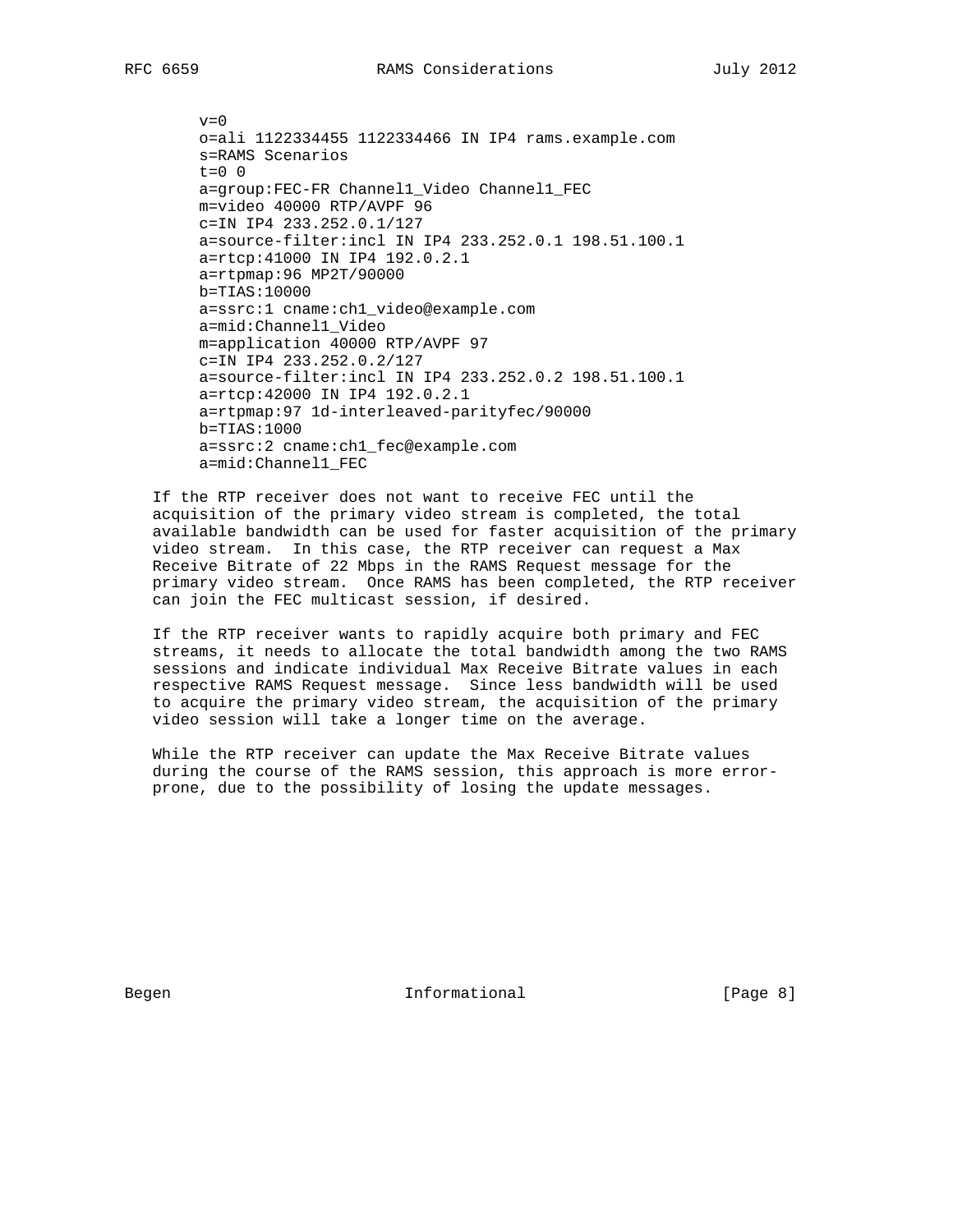## 5.2. Scenario #2

 Here, RTP streams 1 (primary video) and 2 (FEC) are transmitted over the same multicast group with different destination ports. This is not a preferred deployment model.

 $v=0$  o=ali 1122334455 1122334466 IN IP4 rams.example.com s=RAMS Scenarios  $t=0$  0 a=group:FEC-FR Channel1\_Video Channel1\_FEC m=video 40000 RTP/AVPF 96 c=IN IP4 233.252.0.1/127 a=source-filter:incl IN IP4 233.252.0.1 198.51.100.1 a=rtcp:41000 IN IP4 192.0.2.1 a=rtpmap:96 MP2T/90000 b=TIAS:10000 a=ssrc:1 cname:ch1\_video@example.com a=mid:Channel1\_Video m=application 40001 RTP/AVPF 97 c=IN IP4 233.252.0.1/127 a=source-filter:incl IN IP4 233.252.0.1 198.51.100.1 a=rtcp:41000 IN IP4 192.0.2.1 a=rtpmap:97 1d-interleaved-parityfec/90000 b=TIAS:1000 a=ssrc:2 cname:ch1\_fec@example.com a=mid:Channel1\_FEC

 The RAMS Request message sent by an RTP receiver to the feedback target could indicate the desire to acquire all or a subset or one of the available RTP streams. Thus, both the primary video and FEC streams can be acquired rapidly in parallel sharing the same available bandwidth. Or, the RTP receiver can acquire only the primary video stream by indicating its specific SSRC in the request. In this case, the RTP receiver can first acquire the primary video stream at the full receive bitrate. But, upon the multicast join, the available bandwidth for the burst drops to 11 Mbps instead of 12 Mbps. Regardless of whether FEC is desired or not by the RTP receiver, its bitrate needs to be taken into account once the RTP receiver joins the SSM session.

Begen and Informational Theorem Informational (Page 9)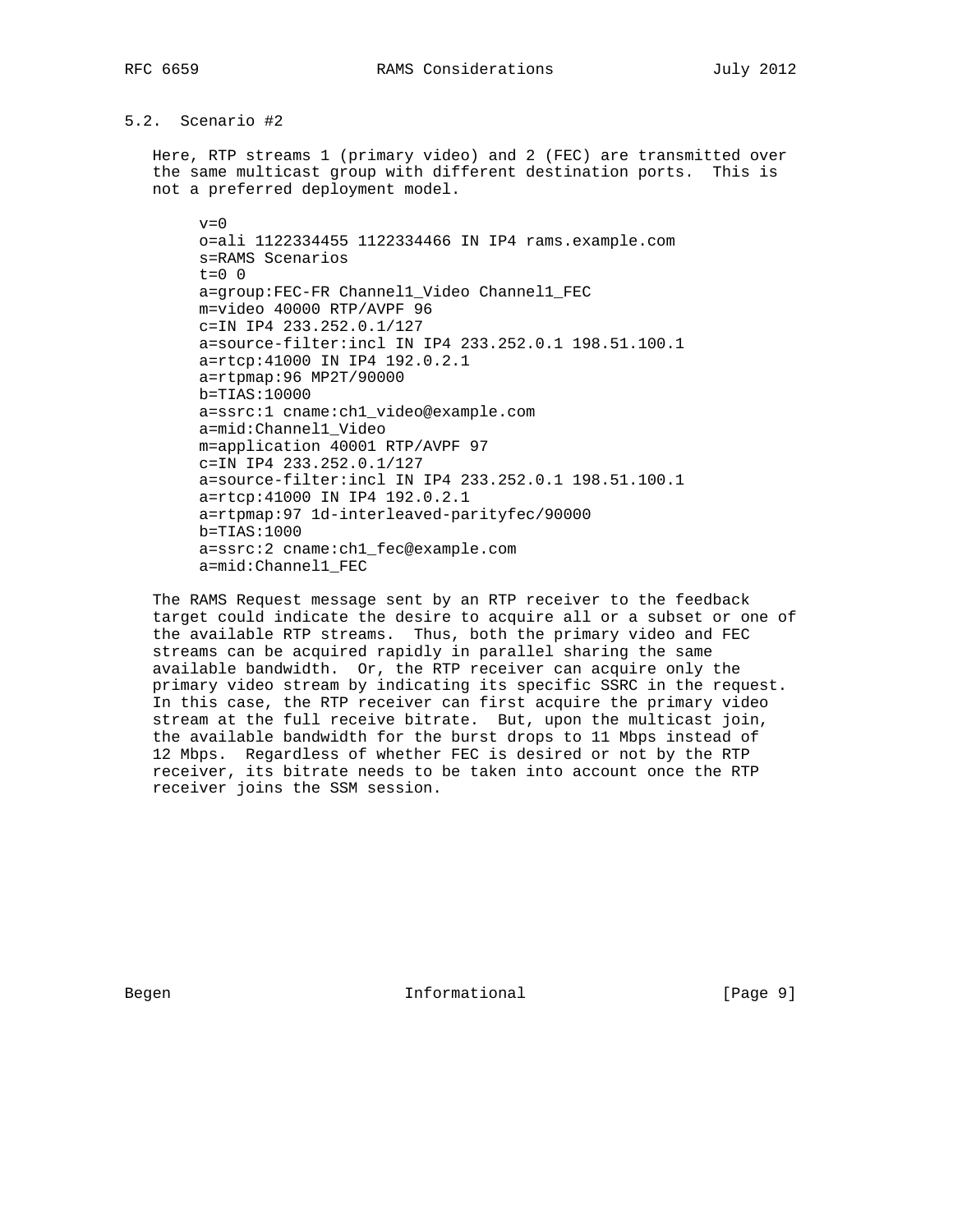# 5.3. Scenario #3

 This is the scenario for SSRC multiplexing where both RTP streams are transmitted over the same multicast group to the same destination port.

 $v=0$  o=ali 1122334455 1122334466 IN IP4 rams.example.com s=RAMS Scenarios  $t=0$  0 m=video 40000 RTP/AVPF 96 97 c=IN IP4 233.252.0.1/127 a=source-filter:incl IN IP4 233.252.0.1 198.51.100.1 a=rtcp:41000 IN IP4 192.0.2.1 a=rtpmap:96 MP2T/90000 a=rtpmap:97 1d-interleaved-parityfec/90000 a=fmtp:97 L=10; D=10; repair-window=200000 a=ssrc:1 cname:ch1\_video@example.com a=ssrc:2 cname:ch1\_fec@example.com b=TIAS:11000 a=mid:Channel1

 Similar to scenario #2, both the primary video and audio streams can be acquired rapidly in parallel. Or, the RTP receiver can acquire only the primary video stream, if desired, by indicating its specific SSRC in the request.

 Note that based on the "a=fmtp" line for the FEC stream, it could be possible to infer the bitrate of this FEC stream and set the Max Receive Bitrate value accordingly.

6. Security Considerations

 Because this document describes deployment scenarios for RAMS, all security considerations are specified in the RAMS specification [RFC6285].

7. Acknowledgments

 I would like to thank various individuals in the AVTEXT and MMUSIC WGs, and my friends at Cisco for their comments and feedback.

Begen 10 Informational 1 Page 10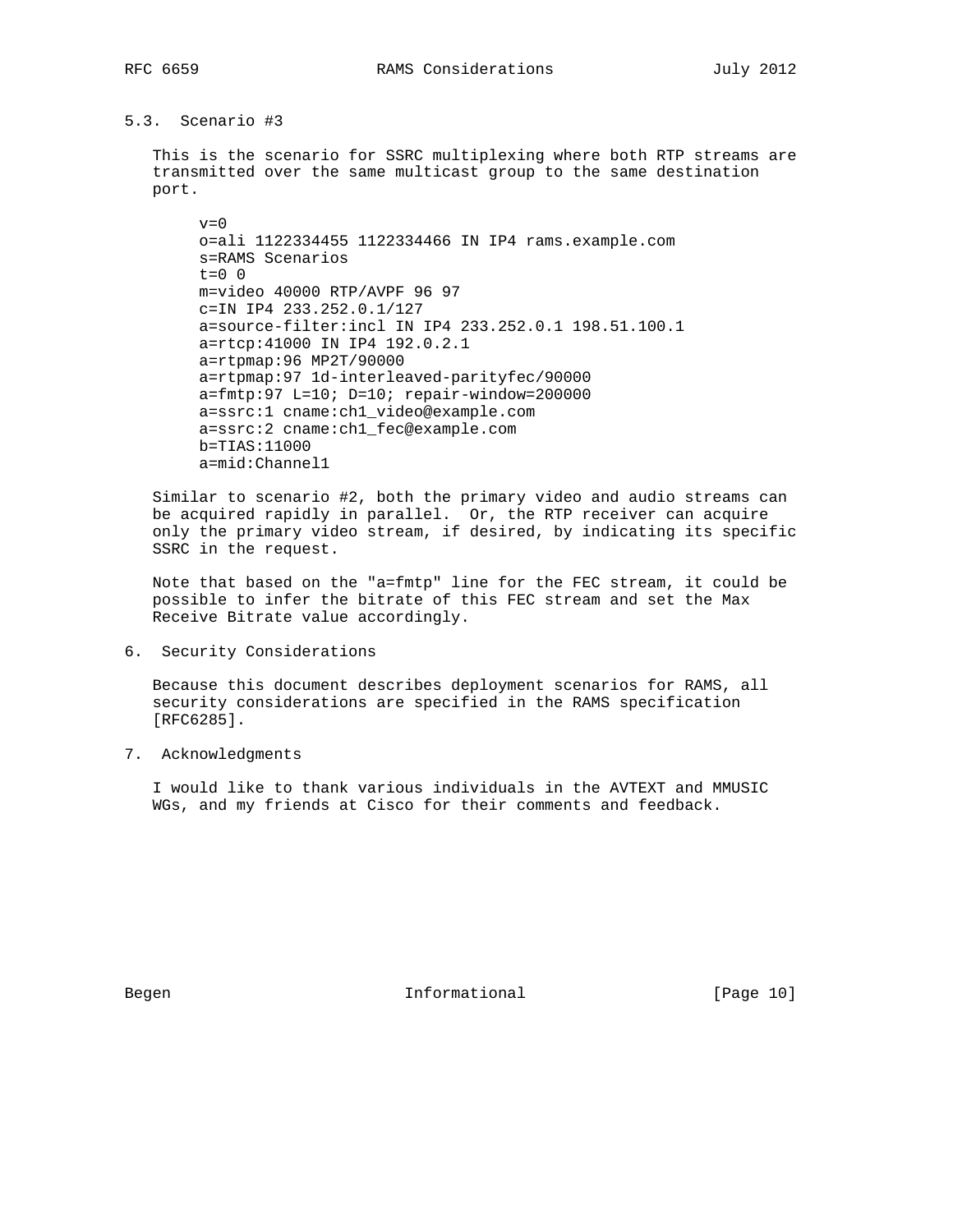## 8. References

8.1. Normative References

 [RFC6285] Ver Steeg, B., Begen, A., Van Caenegem, T., and Z. Vax, "Unicast-Based Rapid Acquisition of Multicast RTP Sessions", RFC 6285, June 2011.

- 8.2. Informative References
	- [RFC3550] Schulzrinne, H., Casner, S., Frederick, R., and V. Jacobson, "RTP: A Transport Protocol for Real-Time Applications", STD 64, RFC 3550, July 2003.
	- [RFC4566] Handley, M., Jacobson, V., and C. Perkins, "SDP: Session Description Protocol", RFC 4566, July 2006.
	- [RFC4585] Ott, J., Wenger, S., Sato, N., Burmeister, C., and J. Rey, "Extended RTP Profile for Real-time Transport Control Protocol (RTCP)-Based Feedback (RTP/AVPF)", RFC 4585, July 2006.
	- [RFC4588] Rey, J., Leon, D., Miyazaki, A., Varsa, V., and R. Hakenberg, "RTP Retransmission Payload Format", RFC 4588, July 2006.
	- [RFC5760] Ott, J., Chesterfield, J., and E. Schooler, "RTP Control Protocol (RTCP) Extensions for Single-Source Multicast Sessions with Unicast Feedback", RFC 5760, February 2010.
	- [RFC5888] Camarillo, G. and H. Schulzrinne, "The Session Description Protocol (SDP) Grouping Framework", RFC 5888, June 2010.
	- [RFC5956] Begen, A., "Forward Error Correction Grouping Semantics in the Session Description Protocol", RFC 5956, September 2010.
	- [RFC6363] Watson, M., Begen, A., and V. Roca, "Forward Error Correction (FEC) Framework", RFC 6363, October 2011.

Begen 11 Informational [Page 11]